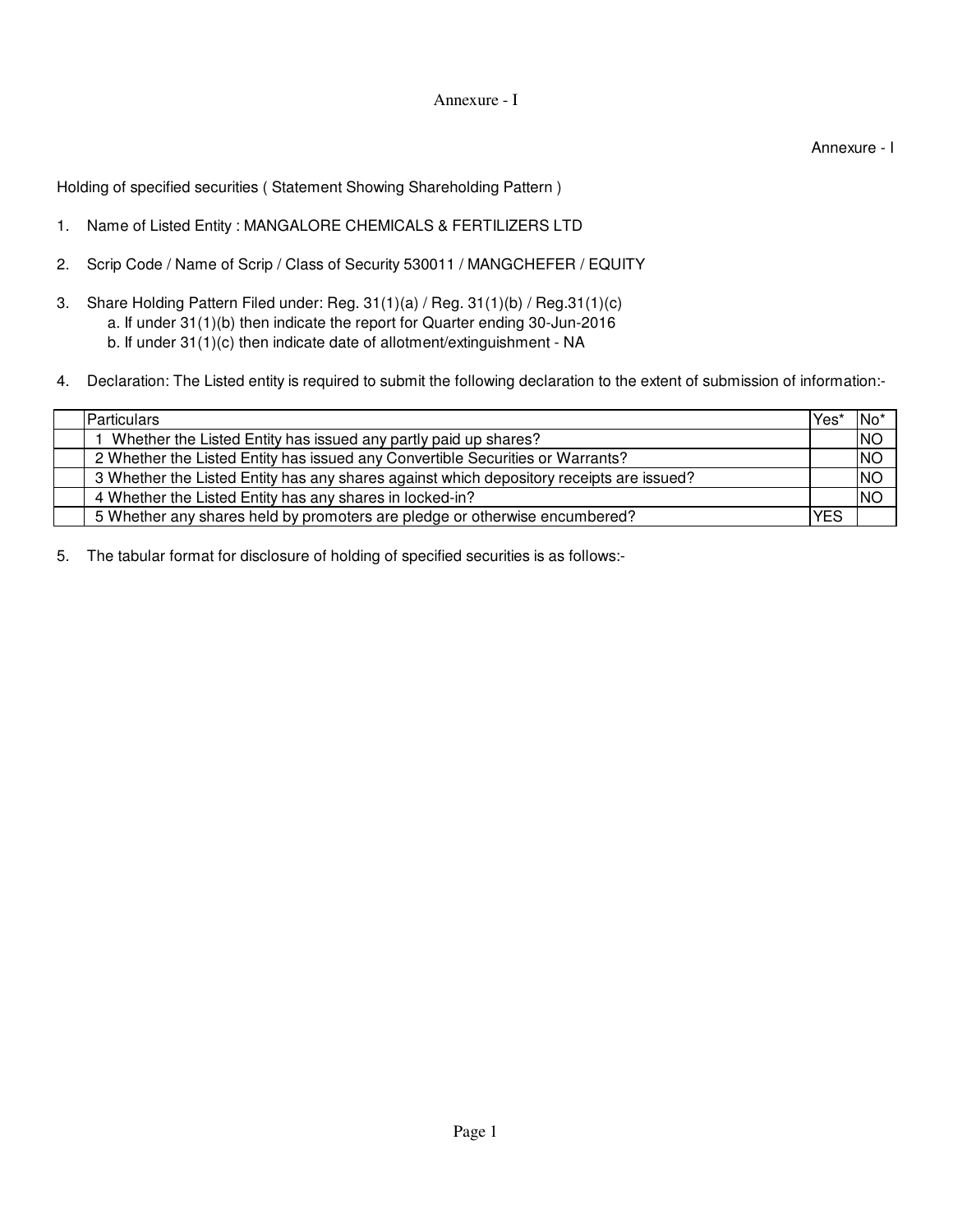## Table I

|                |                       |              |                      |              |            |              | Table I - Summary Statement holding of specified securities |                  |                     |                         |           |                               |                          |              |                   |                  |                |                                  |
|----------------|-----------------------|--------------|----------------------|--------------|------------|--------------|-------------------------------------------------------------|------------------|---------------------|-------------------------|-----------|-------------------------------|--------------------------|--------------|-------------------|------------------|----------------|----------------------------------|
| Cate           | Category of           | Nos. of      | No. of               | No. of       | No. of     | Total nos.   | Share-                                                      |                  |                     | Number of Voting Rights |           | No. of                        | Shareholding,            |              | Number of         | Number of Shares |                | Number of                        |
| gory           | Shareholder           |              | Share- fully paid up | Partly       | shares     | shares held  | holding as                                                  |                  |                     | held in each class of   |           | Shares                        | as a $%$                 | Locked in    |                   | pledged or       |                | equity                           |
| (1)            | (II)                  | holders      | equity               | paid-up      | underlying | $(VII) =$    | a % of total                                                | securities (IX)  |                     |                         |           | Underlying                    | assuming                 |              | shares (XII)      | otherwise        |                | shares held in                   |
|                |                       | (III)        | shares               | equity       | Depository | $(IV)+(V)+$  | no.                                                         |                  |                     |                         |           | Outstanding<br>ull conversion |                          |              |                   |                  |                | encumbered (XIII) dematerialized |
|                |                       |              | held                 | shares       | Receipts   | (VI)         | of shares                                                   |                  |                     |                         |           | convertible                   | of convertible           |              |                   |                  |                | form (XIV)                       |
|                |                       |              | (IV)                 | held         | (VI)       |              | (calculated                                                 |                  | No of Voting Rights |                         | Total as  | securities                    | securities               |              | As a %            | No.(a)           | As a %         |                                  |
|                |                       |              |                      | (V)          |            |              | as                                                          | Class            | Class               | Total                   | a % of    | (including                    | (as a                    |              | $No.(a)$ of total |                  | of total       |                                  |
|                |                       |              |                      |              |            |              | per SCRR.                                                   | eg: X            | eg: Y               |                         | $(A+B+C)$ | Warrants)                     | percentage<br>of diluted |              | Shares<br>held    |                  | Shares<br>held |                                  |
|                |                       |              |                      |              |            |              | 1957)                                                       |                  |                     |                         |           | (X)                           | share                    |              |                   |                  |                |                                  |
|                |                       |              |                      |              |            |              | (VIII) As a<br>$%$ of                                       |                  |                     |                         |           |                               | capital)                 |              | (b)               |                  | (b)            |                                  |
|                |                       |              |                      |              |            |              | $(A+B+C2)$                                                  |                  |                     |                         |           |                               | $(XI) = (VII)+(X)$       |              |                   |                  |                |                                  |
|                |                       |              |                      |              |            |              |                                                             |                  |                     |                         |           |                               | As a % of                |              |                   |                  |                |                                  |
|                |                       |              |                      |              |            |              |                                                             |                  |                     |                         |           |                               | $(A+B+C2)$               |              |                   |                  |                |                                  |
|                |                       |              |                      |              |            |              |                                                             |                  |                     |                         |           |                               |                          |              |                   |                  |                |                                  |
|                | <b>PROMOTER &amp;</b> |              |                      |              |            |              |                                                             |                  |                     |                         |           |                               |                          |              |                   |                  |                |                                  |
|                | <b>PROMOTER</b>       |              |                      |              |            |              |                                                             |                  |                     |                         |           |                               |                          |              |                   |                  |                |                                  |
| IA.            | <b>GROUP</b>          |              | 88886107             | 0            |            | 88886107     | 75.00                                                       | 88886107         |                     | 88886107                | 75.00     |                               | 0                        | 0            | 01                | 47533521         | 53.48          | 88886107                         |
|                |                       |              |                      |              |            |              |                                                             |                  |                     |                         |           |                               |                          |              |                   |                  |                |                                  |
| B.             | <b>PUBLIC</b>         | 56883        | 29629043             | 0            |            | 29629043     | 25.00                                                       | 29629043         |                     | 29629043                | 25.00     | 0                             | 0                        | 0            | $\mathbf{0}$      | 0                | 0              | 23776179                         |
|                |                       |              |                      |              |            |              |                                                             |                  |                     |                         |           |                               |                          |              |                   |                  |                |                                  |
|                | <b>NON PROMOTER-</b>  |              |                      |              |            |              |                                                             |                  |                     |                         |           |                               |                          |              |                   |                  |                |                                  |
| IC.            | <b>NON PUBLIC</b>     | $\mathbf{0}$ | $\mathbf{0}$         | ŋ            |            | $\Omega$     | 0.00                                                        | 0                |                     |                         | 0.00      | $\Omega$                      | 0                        | $\mathbf{0}$ | 0                 | 0                |                |                                  |
|                | <b>SHARES</b>         |              |                      |              |            |              |                                                             |                  |                     |                         |           |                               |                          |              |                   |                  |                |                                  |
| C1.            | UNDERLYING DRS        | $\mathbf{0}$ | $\mathbf{0}$         | $\Omega$     | $\Omega$   | $\mathbf{0}$ | 0.00                                                        | $\mathbf{0}$     | $\Omega$            |                         | 0.00      | $\mathbf{0}$                  | $\mathbf{0}$             | $\mathbf{0}$ | $\mathbf{0}$      | $\mathbf{0}$     | $\Omega$       | 0                                |
|                |                       |              |                      |              |            |              |                                                             |                  |                     |                         |           |                               |                          |              |                   |                  |                |                                  |
|                | <b>SHARES HELD BY</b> |              |                      |              |            |              |                                                             |                  |                     |                         |           |                               |                          |              |                   |                  |                |                                  |
|                | <b>EMPLOYEE</b>       |              |                      |              |            |              |                                                             |                  |                     |                         |           |                               |                          |              |                   |                  |                |                                  |
| C <sub>2</sub> | <b>TRUSTS</b>         | 0            | 0                    | 0            | 0          | $\Omega$     | 0.00                                                        | 0                |                     |                         | 0.00      | 0                             | 0                        | 0            | n.                |                  |                |                                  |
|                | <b>Total</b>          |              | 56887 118515150      | $\mathbf{0}$ | ΩI         | 118515150    |                                                             | 100.00 118515150 |                     | 0 118515150             | 100.00    | $\mathbf{0}$                  | $\mathbf{0}$             | 0            |                   | 0 47533521       | 40.11          | 112662286                        |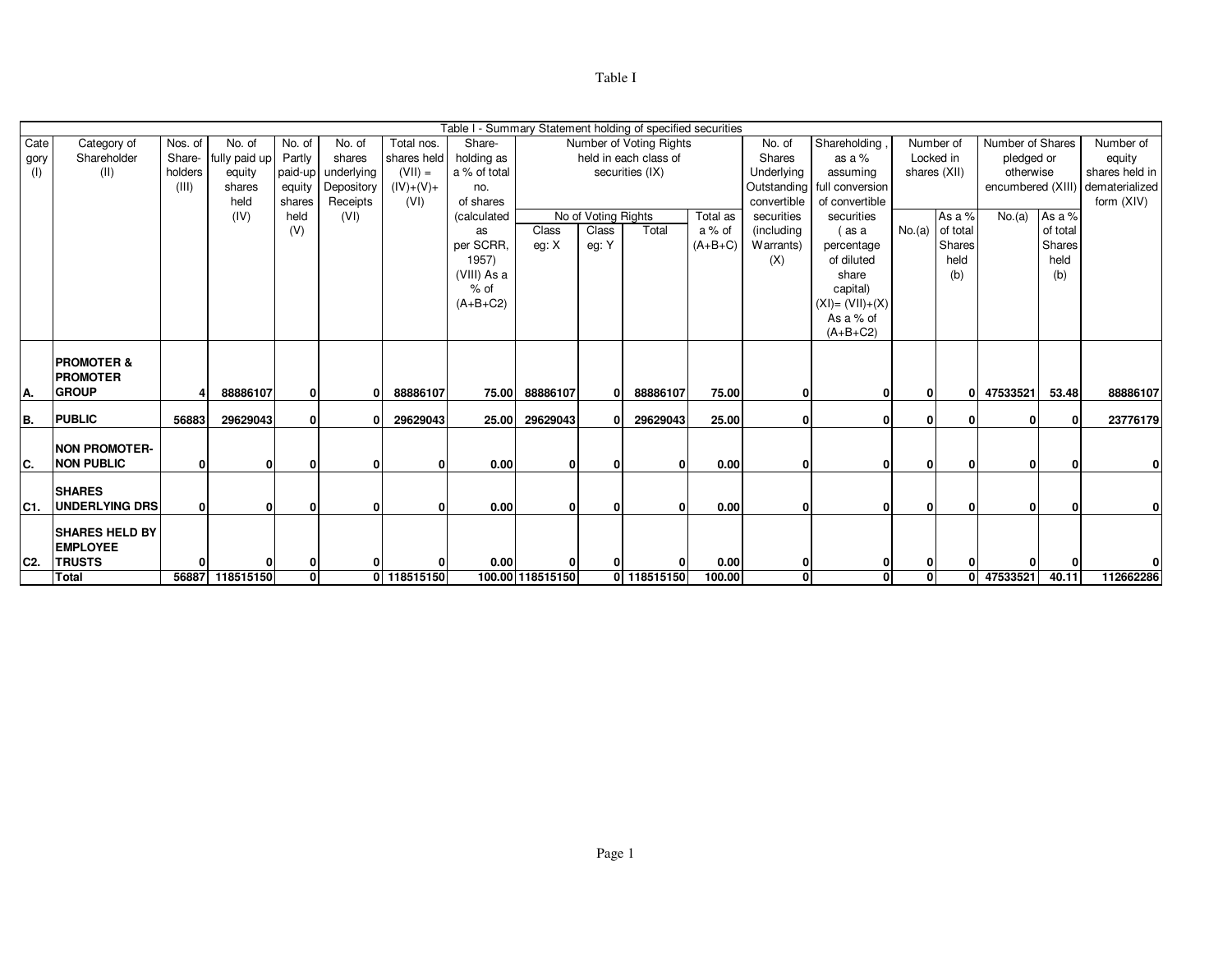| r<br>ıE |  |
|---------|--|
|---------|--|

|    | Table II - Statement showing shareholding pattern of the Promoter and Promoter Group                                                                                                                           |            |              |              |         |            |              |            |                         |                         |                         |          |                         |                      |                |                         |                   |                |                         |
|----|----------------------------------------------------------------------------------------------------------------------------------------------------------------------------------------------------------------|------------|--------------|--------------|---------|------------|--------------|------------|-------------------------|-------------------------|-------------------------|----------|-------------------------|----------------------|----------------|-------------------------|-------------------|----------------|-------------------------|
|    | Category & Name                                                                                                                                                                                                | <b>PAN</b> | Nos. of      | No. of       | Partly  | No. of     | Total nos.   | Share-     |                         |                         | Number of Voting Rights |          | No. of                  | Shareholding         |                | Number of               | Number of Shares  |                | Number of               |
|    | of the Shareholders                                                                                                                                                                                            | (II)       | Share-       | fully paid   | paid-up | shares     | shares       | holding %  |                         |                         | held in each class of   |          | Shares                  | as a %               |                | Locked in               | pledged or        |                | equity                  |
|    | (1)                                                                                                                                                                                                            |            | holder       | up           | equity  | underlying | held         | calculated |                         |                         | securities (IX)         |          | Underlying              | assuming             |                | shares (XII)            | otherwise         |                | shares held in          |
|    |                                                                                                                                                                                                                |            | (III)        | equity       | shares  | Depository | $(VII =$     | as         |                         |                         |                         |          | Out-                    | full conversion      |                |                         | encumbered (XIII) |                | dematerialized          |
|    |                                                                                                                                                                                                                |            |              | shares       | held    | Receipts   | $IV + V +$   | per SCRR,  |                         |                         |                         |          | standing                | of convertible       |                |                         |                   |                | form (XIV)              |
|    |                                                                                                                                                                                                                |            |              | held         | (V)     | (VI)       | VI)          | 1957       |                         |                         |                         |          | convertible             | securities           |                |                         |                   |                |                         |
|    |                                                                                                                                                                                                                |            |              | (IV)         |         |            |              | As a % of  |                         |                         | No of Voting Rights     | Total as | securities              | (as a                |                | As a %                  | No.(a)            | As a %         |                         |
|    |                                                                                                                                                                                                                |            |              |              |         |            |              | $(A+B+C2)$ | Class                   | Class                   | Total                   | a % of   | (including              | percentage           | No.            | of total                |                   | of total       |                         |
|    |                                                                                                                                                                                                                |            |              |              |         |            |              | (VIII)     | X                       | Y                       |                         | Total    | Warrants)               | of diluted share (a) |                | Shares                  |                   | Shares         |                         |
|    |                                                                                                                                                                                                                |            |              |              |         |            |              |            |                         |                         |                         | Voting   | (X)                     | capital)             |                | held (b)                |                   | held           |                         |
|    |                                                                                                                                                                                                                |            |              |              |         |            |              |            |                         |                         |                         | rights   |                         | $(XI) = (VII)+(X)$   |                |                         |                   | (b)            |                         |
|    |                                                                                                                                                                                                                |            |              |              |         |            |              |            |                         |                         |                         |          |                         | as a % of            |                |                         |                   |                |                         |
|    |                                                                                                                                                                                                                |            |              |              |         |            |              |            |                         |                         |                         |          |                         | $A+B+C2$             |                |                         |                   |                |                         |
|    |                                                                                                                                                                                                                |            |              |              |         |            |              |            |                         |                         |                         |          |                         |                      |                |                         |                   |                |                         |
|    | INDIAN                                                                                                                                                                                                         |            |              |              |         |            |              |            |                         |                         |                         |          |                         |                      |                |                         |                   |                |                         |
|    | Individuals/Hindu                                                                                                                                                                                              |            |              |              |         |            |              |            |                         |                         |                         |          |                         |                      |                |                         |                   |                |                         |
|    | undivided                                                                                                                                                                                                      |            |              |              |         |            |              |            |                         |                         |                         |          |                         |                      |                |                         |                   |                |                         |
|    | a. Family                                                                                                                                                                                                      |            | 0            | $\mathbf{0}$ | O       | 0          | 0            | 0.00       | 0                       | 0                       | $\mathbf{0}$            | 0.00     | 0                       | 0                    | $\mathbf{0}$   | 0                       | $\mathbf{0}$      |                | 0                       |
|    | Central Government/                                                                                                                                                                                            |            |              |              |         |            |              |            |                         |                         |                         |          |                         |                      |                |                         |                   |                |                         |
|    | b. State Government(s)                                                                                                                                                                                         |            | $\mathbf{0}$ | 0            | O       | 0          | 0            | 0.00       | 0                       | 0                       | 0                       | 0.00     | $\mathbf{0}$            | $\mathbf{0}$         | $\mathbf{0}$   | 0                       | $\mathbf{0}$      |                | 0                       |
|    | <b>Financial Institutions/</b>                                                                                                                                                                                 |            |              |              |         |            |              |            |                         |                         |                         |          |                         |                      |                |                         |                   |                |                         |
|    | c. Banks                                                                                                                                                                                                       |            | $\mathbf{0}$ | 0            | O       | 0          | $\mathbf 0$  | 0.00       | 0                       | 0                       | 0                       | 0.00     | $\mathbf{0}$            | 0                    | $\mathbf{0}$   | $\mathbf 0$             | $\mathbf{0}$      | ŋ              | $\mathbf 0$             |
|    | d. ANY OTHER                                                                                                                                                                                                   |            |              |              |         |            |              |            |                         |                         |                         |          |                         |                      |                |                         |                   |                |                         |
|    | <b>Bodies Corporate</b>                                                                                                                                                                                        |            |              | 4 88886107   | 0       |            | 0 88886107   |            | 75.00 88886107          |                         | 088886107               | 75.00    | $\mathbf{0}$            | 0                    | 0              |                         | 0 47533521        | 53.48          | 88886107                |
|    | Names:                                                                                                                                                                                                         |            |              |              |         |            |              |            |                         |                         |                         |          |                         |                      |                |                         |                   |                |                         |
|    |                                                                                                                                                                                                                |            |              |              |         |            |              |            |                         |                         |                         |          |                         |                      |                |                         |                   |                |                         |
|    | ZUARI FERTILISERS AND                                                                                                                                                                                          |            |              |              |         |            |              |            |                         |                         |                         |          |                         |                      |                |                         |                   |                |                         |
|    | CHEMICALS LIMITED                                                                                                                                                                                              | AAACZ3961E |              | 62843211     |         |            | 62843211     |            | 53.03 62843211          |                         | 0 62843211              | 53.03    |                         | $\Omega$             | $\mathbf 0$    |                         | 0 42779640        | 68.07          | 62843211                |
|    | UNITED                                                                                                                                                                                                         |            |              |              |         |            |              |            |                         |                         |                         |          |                         |                      |                |                         |                   |                |                         |
|    | BREWERIES(HOLDINGS                                                                                                                                                                                             |            |              |              |         |            |              |            |                         |                         |                         |          |                         |                      |                |                         |                   |                |                         |
|    | .IMITED)                                                                                                                                                                                                       | AAACU2307D |              | 17836068     |         |            | 17836068     |            | 15.05 17836068          |                         | 0 17836068              | 15.05    |                         | $\mathbf 0$          | $\overline{0}$ | $\mathbf 0$             | 4753881           | 26.65          | 17836068                |
|    | MCDOWELL HOLDINGS                                                                                                                                                                                              |            |              |              |         |            |              |            |                         |                         |                         |          |                         |                      |                |                         |                   |                |                         |
|    | LIMITED                                                                                                                                                                                                        | AAECM1162E |              | 5826828      |         |            | 5826828      | 4.91       | 5826828                 | ΩI                      | 5826828                 | 4.91     |                         | $\overline{0}$       | $\Omega$       | $\mathbf 0$             | $\mathbf 0$       |                | 5826828                 |
|    | <b>KINGFISHER FINVEST</b>                                                                                                                                                                                      |            |              |              |         |            |              |            |                         |                         |                         |          |                         |                      |                |                         |                   |                |                         |
|    | <b>INDIA LTD</b>                                                                                                                                                                                               | AABCV9224B |              | 2380000      |         |            | 2380000      | 2.01       | 2380000                 | n.                      | 2380000                 | 2.01     |                         | $\overline{0}$       | $\mathbf{0}$   | $\Omega$                | $\mathbf{0}$      |                | 2380000                 |
|    |                                                                                                                                                                                                                |            |              |              |         |            |              |            |                         |                         |                         |          |                         |                      |                |                         |                   |                |                         |
|    | Sub-Total (A)(1)                                                                                                                                                                                               |            |              | 4 88886107   | 0       |            | 0 88886107   |            | 75.00 88886107          |                         | 088886107               | 75.00    | $\mathbf{0}$            | $\overline{0}$       | $\mathbf{0}$   |                         | 0 47533521        | 53.48          | 88886107                |
|    |                                                                                                                                                                                                                |            |              |              |         |            |              |            |                         |                         |                         |          |                         |                      |                |                         |                   |                |                         |
| 2. | <b>FOREIGN</b>                                                                                                                                                                                                 |            |              |              |         |            |              |            |                         |                         |                         |          |                         |                      |                |                         |                   |                |                         |
|    | <b>Individuals (Non-</b>                                                                                                                                                                                       |            |              |              |         |            |              |            |                         |                         |                         |          |                         |                      |                |                         |                   |                |                         |
|    | <b>Resident Individuals/</b>                                                                                                                                                                                   |            |              |              |         |            |              |            |                         |                         |                         |          |                         |                      |                |                         |                   |                |                         |
| а. | Foreign Individuals)                                                                                                                                                                                           |            | 0            | 0            | O       | 0          | 0            | 0.00       | 0                       | $\mathbf{0}$            | 0                       | 0.00     | 0                       | $\mathbf{0}$         | $\mathbf{0}$   | 0                       | $\mathbf{0}$      |                | 0                       |
| b. | <b>Government</b>                                                                                                                                                                                              |            | $\mathbf{0}$ | o            | 0       | 0          | $\mathbf 0$  | 0.00       | $\overline{\mathbf{0}}$ | $\overline{\mathbf{0}}$ | $\mathbf{0}$            | 0.00     | $\overline{\mathbf{0}}$ | 0                    | $\overline{0}$ | $\overline{\mathbf{0}}$ | ō                 | $\overline{0}$ | $\overline{\mathbf{0}}$ |
| c. | <b>Institutions</b>                                                                                                                                                                                            |            | $\mathbf{0}$ | $\mathbf{0}$ | 0       | 0          | $\mathbf{0}$ | 0.00       | $\overline{0}$          | $\mathbf{0}$            | $\mathbf{0}$            | 0.00     | $\mathbf{0}$            | $\mathbf{0}$         | $\mathbf{0}$   | $\mathbf{0}$            | $\mathbf{0}$      | 0              | $\overline{\mathbf{0}}$ |
|    |                                                                                                                                                                                                                |            |              |              |         |            |              |            |                         |                         |                         |          |                         |                      |                |                         |                   |                |                         |
|    | d. Foreign Portfolio Investor                                                                                                                                                                                  |            | $\mathbf{0}$ | $\mathbf{0}$ | 0       | 0          | 0            | 0.00       | 0                       | 0                       | $\mathbf{0}$            | 0.00     | 0                       | 0                    | 0              | $\mathbf 0$             | $\mathbf{0}$      | 0              | 0                       |
| f. | <b>ANY OTHER</b>                                                                                                                                                                                               |            |              |              |         |            |              |            |                         |                         |                         |          |                         |                      |                |                         |                   |                |                         |
|    |                                                                                                                                                                                                                |            |              |              |         |            |              |            |                         |                         |                         |          |                         |                      |                |                         |                   |                |                         |
|    | Sub-Total (A)(2)                                                                                                                                                                                               |            | $\mathbf{0}$ | 0            | O       | 0          | 0            | 0.00       | 0                       | 0                       | 0                       | 0.00     | 0                       | 0                    | $\mathbf{0}$   | $\mathbf 0$             | $\mathbf{0}$      | U              | $\mathbf{0}$            |
|    |                                                                                                                                                                                                                |            |              |              |         |            |              |            |                         |                         |                         |          |                         |                      |                |                         |                   |                |                         |
|    |                                                                                                                                                                                                                |            |              |              |         |            |              |            |                         |                         |                         |          |                         |                      |                |                         |                   |                |                         |
|    |                                                                                                                                                                                                                |            |              |              |         |            |              |            |                         |                         |                         |          |                         |                      |                |                         |                   |                |                         |
|    | <b>Total Shareholding of</b>                                                                                                                                                                                   |            |              |              |         |            |              |            |                         |                         |                         |          |                         |                      |                |                         |                   |                |                         |
|    | Promoter                                                                                                                                                                                                       |            |              |              |         |            |              |            |                         |                         |                         |          |                         |                      |                |                         |                   |                |                         |
|    | and Promoter Group (A)=                                                                                                                                                                                        |            |              |              |         |            |              |            |                         |                         |                         |          |                         |                      |                |                         |                   |                |                         |
|    | $(A)(1)+(A)(2)$                                                                                                                                                                                                |            |              | 4 88886107   | O       |            | 08886107     |            | 75.00 88886107          |                         | 088886107               | 75.00    | ŋ                       | 0                    | 0              |                         | 0 47533521        | 40.11          | 88886107                |
|    |                                                                                                                                                                                                                |            |              |              |         |            |              |            |                         |                         |                         |          |                         |                      |                |                         |                   |                |                         |
|    | Details of Shares which remain unclaimed may be given hear along with details such as number of shareholders, outstanding shares held in demat/unclaimed suspense account, voting rights which are frozen etc. |            |              |              |         |            |              |            |                         |                         |                         |          |                         |                      |                |                         |                   |                |                         |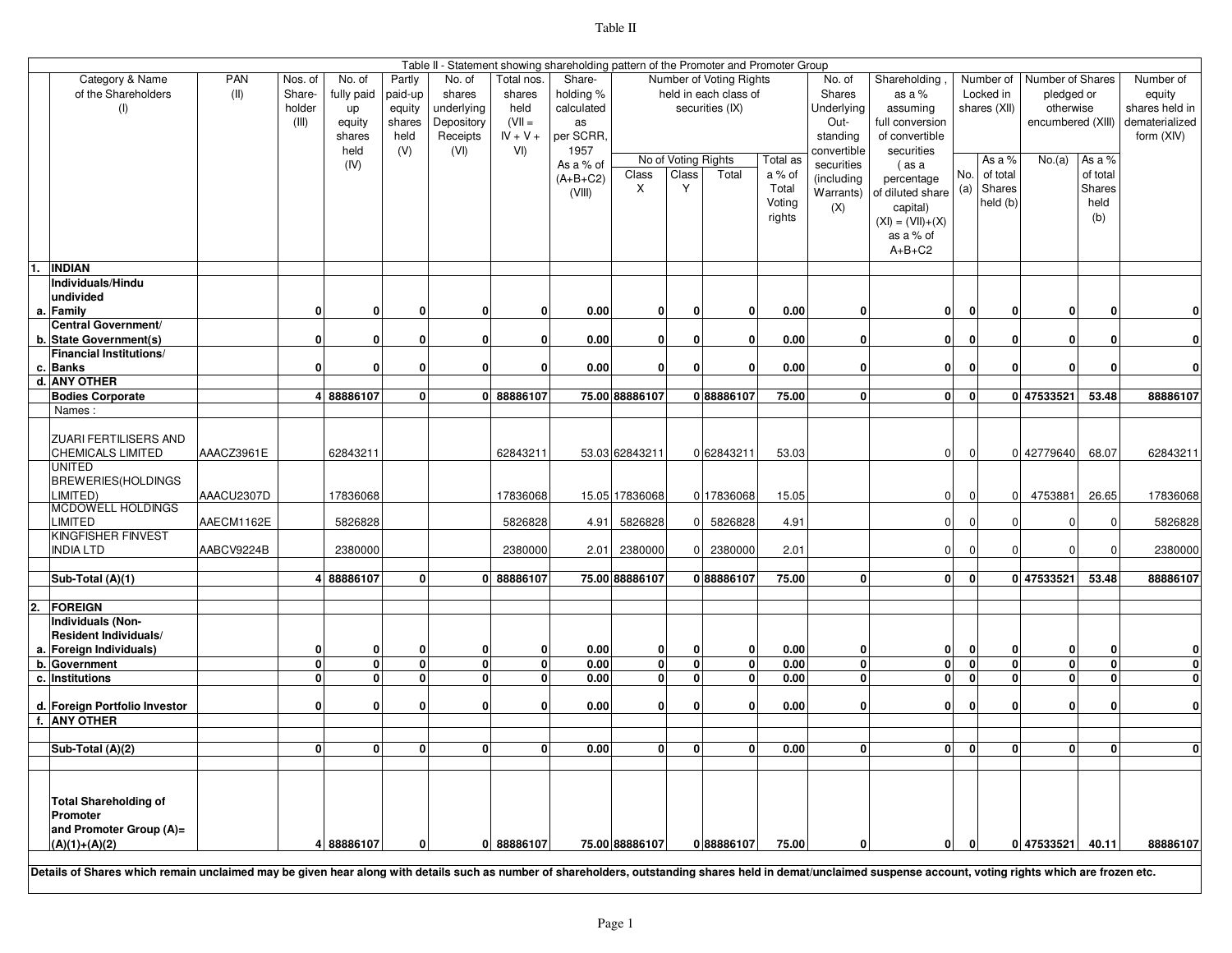|    | Table III - Statement showing shareholding pattern of the Public shareholder<br>Category & Name<br>PAN<br>No. of<br>Partly<br>No. of<br>Share-<br>Number of Voting Rights<br>No. of<br>Total<br>Number of<br>Number of Shares<br>Number<br>Nos.<br>Total nos. |      |                |            |              |              |              |              |              |                     |                       |          |                                |                        |              |              |                        |                   |              |
|----|---------------------------------------------------------------------------------------------------------------------------------------------------------------------------------------------------------------------------------------------------------------|------|----------------|------------|--------------|--------------|--------------|--------------|--------------|---------------------|-----------------------|----------|--------------------------------|------------------------|--------------|--------------|------------------------|-------------------|--------------|
|    |                                                                                                                                                                                                                                                               |      |                |            |              |              |              |              |              |                     |                       |          |                                |                        |              |              |                        |                   |              |
|    | of the Shareholders                                                                                                                                                                                                                                           | (11) | of             | fully paid | paid-up      | shares       | shares       | holding %    |              |                     | held in each class of |          | Shares                         | Share-                 |              | Locked in    |                        | pledged or        | of equity    |
|    | (1)                                                                                                                                                                                                                                                           |      | Share-         | up         | equity       | underly-     | held         | calculated   |              |                     | securities IX)        |          | Underlying                     | holding                |              | shares (XII) |                        | otherwise         | shares       |
|    |                                                                                                                                                                                                                                                               |      | holder         | equity     | shares       | ing          | $(VII =$     | as           |              |                     |                       |          | Outstanding                    | as a %                 |              |              |                        | encumbered (XIII) | held in      |
|    |                                                                                                                                                                                                                                                               |      | (III)          | shares     | held         | Deposit-     | $IV + V +$   | per          |              |                     |                       |          | convertible                    | assuming No.(a) As a % |              |              |                        | As a %            | demate-      |
|    |                                                                                                                                                                                                                                                               |      |                | held       | (V)          | ory          | VI)          | SCRR.        |              | No of Voting Rights |                       | Total as | securities                     | full                   |              | of total     | No.(a)                 | of total          | rialized     |
|    |                                                                                                                                                                                                                                                               |      |                | (IV)       |              | Receipts     |              | 1957         | Class        | Class               | Total                 | a % of   | (including                     | conversion             |              | Shares       | (Not                   | Shares            | form (XIV)   |
|    |                                                                                                                                                                                                                                                               |      |                |            |              | (VI)         |              | As a % of    | X            | Y                   |                       | Total    | Warrants)                      | of                     |              | held         | applic-                | held              |              |
|    |                                                                                                                                                                                                                                                               |      |                |            |              |              |              | $(A+B+C2)$   |              |                     |                       | Voting   | (X)                            | convertible            |              | (b)          | able)                  | (Not appli        |              |
|    |                                                                                                                                                                                                                                                               |      |                |            |              |              |              | (VIII)       |              |                     |                       | rights   |                                | securities             |              |              |                        | cable) (b)        |              |
|    |                                                                                                                                                                                                                                                               |      |                |            |              |              |              |              |              |                     |                       |          |                                | (as a                  |              |              |                        |                   |              |
|    |                                                                                                                                                                                                                                                               |      |                |            |              |              |              |              |              |                     |                       |          |                                | percentage             |              |              |                        |                   |              |
|    |                                                                                                                                                                                                                                                               |      |                |            |              |              |              |              |              |                     |                       |          |                                | of diluted             |              |              |                        |                   |              |
|    |                                                                                                                                                                                                                                                               |      |                |            |              |              |              |              |              |                     |                       |          |                                | share                  |              |              |                        |                   |              |
|    |                                                                                                                                                                                                                                                               |      |                |            |              |              |              |              |              |                     |                       |          |                                | capital)               |              |              |                        |                   |              |
|    |                                                                                                                                                                                                                                                               |      |                |            |              |              |              |              |              |                     |                       |          |                                | (XI)                   |              |              |                        |                   |              |
|    | <b>INSTITUTIONS</b>                                                                                                                                                                                                                                           |      |                |            |              |              |              |              |              |                     |                       |          |                                |                        |              |              |                        |                   |              |
| а. | <b>Mutual Funds/</b>                                                                                                                                                                                                                                          |      | 6              | 129375     | $\mathbf{0}$ | $\mathbf{0}$ | 129375       | 0.11         | 129375       | $\mathbf{0}$        | 129375                | 0.11     | $\mathbf{0}$                   | $\mathbf{0}$           | 0            | 0            | <b>NA</b>              |                   | 10000        |
| b. | <b>Venture Capital Funds</b>                                                                                                                                                                                                                                  |      | $\mathbf{0}$   | ٥l         | $\mathbf{0}$ | 0            | $\mathbf{0}$ | 0.00         | 0            | $\mathbf{0}$        | $\mathbf{0}$          | 0.00     | 0                              | $\mathbf{0}$           | <sub>0</sub> | $\mathbf{0}$ | <b>NA</b>              |                   | $\mathbf{0}$ |
| c. | <b>Alternate Investment Funds</b>                                                                                                                                                                                                                             |      | $\mathbf{0}$   | ٥I         | $\mathbf{0}$ | n            | $\mathbf 0$  | 0.00         | $\mathbf{0}$ | ŋ                   | 0                     | 0.00     | 0                              | 0                      | ΩI           | 0            | <b>NA</b>              |                   | 0            |
|    | <b>Foreign Venture</b>                                                                                                                                                                                                                                        |      |                |            |              |              |              |              |              |                     |                       |          |                                |                        |              |              |                        |                   |              |
|    | d. Capital Investors                                                                                                                                                                                                                                          |      | 0              | 0          | $\mathbf{0}$ | U            | $\mathbf 0$  | 0.00         | $\mathbf{0}$ | n                   | $\mathbf{0}$          | 0.00     | $\mathbf{0}$                   | οI                     | 0            | 0            | <b>NA</b>              |                   | 0            |
|    | <b>Foreign Portfolio</b>                                                                                                                                                                                                                                      |      |                |            |              |              |              |              |              |                     |                       |          |                                |                        |              |              |                        |                   |              |
| е. | Investors                                                                                                                                                                                                                                                     |      | $\mathbf{0}$   | 0          | $\mathbf{0}$ | O            | $\mathbf{0}$ | 0.00         | $\mathbf{0}$ | $\mathbf{0}$        | $\mathbf{0}$          | 0.00     | $\mathbf{0}$                   | 0                      | 0            | $\mathbf{0}$ | <b>NA</b>              |                   | 0            |
|    | <b>Financial Institutions/</b>                                                                                                                                                                                                                                |      |                |            |              |              |              |              |              |                     |                       |          |                                |                        |              |              |                        |                   |              |
| f. | <b>Banks</b>                                                                                                                                                                                                                                                  |      | 311            | 354356     | $\mathbf{0}$ | $\mathbf{0}$ | 354356       | 0.30         | 354356       | $\mathbf{0}$        | 354356                | 0.30     | $\mathbf{0}$                   | οI                     | 0            | 0            | <b>NA</b>              |                   | 6450         |
| g. | <b>Insurance Companies</b>                                                                                                                                                                                                                                    |      | 5 <sub>l</sub> | 5090       | $\Omega$     | $\Omega$     | 5090         | 0.00         | 5090         | $\Omega$            | 5090                  | 0.00     | $\overline{0}$                 | $\mathbf{0}$           | <sub>0</sub> | $\mathbf{0}$ | <b>NA</b>              |                   | 0            |
|    | <b>Provident Funds/</b>                                                                                                                                                                                                                                       |      |                |            |              |              |              |              |              |                     |                       |          |                                |                        |              |              |                        |                   |              |
| h. | <b>Pension Funds</b>                                                                                                                                                                                                                                          |      | $\mathbf{0}$   | 0          | $\mathbf{0}$ | O            | $\mathbf 0$  | 0.00         | $\mathbf{0}$ | n                   | 0                     | 0.00     | $\mathbf{0}$                   | οI                     | 0            | $\mathbf{0}$ | <b>NA</b>              |                   | 0            |
| i. | <b>ANY OTHER</b>                                                                                                                                                                                                                                              |      |                |            |              |              |              |              |              |                     |                       |          |                                |                        |              |              |                        |                   |              |
|    | <b>CENTRAL GOVERNMENT/</b>                                                                                                                                                                                                                                    |      |                |            |              |              |              |              |              |                     |                       |          |                                |                        |              |              |                        |                   |              |
|    | <b>STATE GOVERNMENT(S)</b>                                                                                                                                                                                                                                    |      | 11             | 1053050    | $\mathbf{0}$ | O            | 1053050      | 0.89         | 1053050      | $\Omega$            | 1053050               | 0.89     | $\mathbf{0}$                   | 0                      | <sub>0</sub> | $\mathbf 0$  | <b>NA</b>              |                   | 1050000      |
|    | <b>FOREIGN INSTITUTIONAL</b>                                                                                                                                                                                                                                  |      |                |            |              |              |              |              |              |                     |                       |          |                                |                        |              |              |                        |                   |              |
|    | <b>INVESTORS</b>                                                                                                                                                                                                                                              |      | $\mathbf{1}$   | 1041626    | $\mathbf{0}$ | $\mathbf{0}$ | 1041626      | 0.88<br>0.00 | 1041626      | $\Omega$            | 1041626               | 0.88     | $\mathbf{0}$<br>$\overline{0}$ | οI                     | 0            | 0            | <b>NA</b><br><b>NA</b> |                   | 1041626      |
|    | <b>Market Maker</b>                                                                                                                                                                                                                                           |      | $\Omega$       | o١         | $\mathbf{0}$ | $\mathbf{0}$ | O            |              | $\mathbf{0}$ | $\mathbf{0}$        | Û                     | 0.00     |                                | 0                      | 0            | $\mathbf{0}$ |                        |                   |              |
|    | Sub-Total (B)(1)                                                                                                                                                                                                                                              |      | 334            | 2583497    | $\mathbf{0}$ | $\mathbf{0}$ | 2583497      | 2.18         | 2583497      | 0.                  | 2583497               | 2.18     | 0                              | οl                     | $\mathbf{0}$ | $\mathbf{0}$ |                        |                   | 2108076      |
|    |                                                                                                                                                                                                                                                               |      |                |            |              |              |              |              |              |                     |                       |          |                                |                        |              |              |                        |                   |              |
|    | <b>Central Government/</b>                                                                                                                                                                                                                                    |      |                |            |              |              |              |              |              |                     |                       |          |                                |                        |              |              |                        |                   |              |
|    | State Government(s)/                                                                                                                                                                                                                                          |      |                |            |              |              |              |              |              |                     |                       |          |                                |                        |              |              |                        |                   |              |
| 2. | <b>President of India</b>                                                                                                                                                                                                                                     |      |                |            |              |              |              |              |              |                     |                       |          |                                |                        |              |              |                        |                   |              |
|    |                                                                                                                                                                                                                                                               |      |                |            |              |              |              |              |              |                     |                       |          |                                |                        |              |              |                        |                   |              |
|    | Sub-Total (B)(2)                                                                                                                                                                                                                                              |      | $\mathbf{0}$   | 0          | $\mathbf{0}$ | $\mathbf{0}$ | $\Omega$     | 0.00         | $\mathbf{0}$ | O                   | 0                     | 0.00     | 0                              | οI                     | O            | $\mathbf{0}$ |                        |                   | $\mathbf{0}$ |
|    |                                                                                                                                                                                                                                                               |      |                |            |              |              |              |              |              |                     |                       |          |                                |                        |              |              |                        |                   |              |
|    | <b>NON-INSTITUTIONS</b>                                                                                                                                                                                                                                       |      |                |            |              |              |              |              |              |                     |                       |          |                                |                        |              |              |                        |                   |              |
| а. | <b>INDIVIDUALS -</b>                                                                                                                                                                                                                                          |      |                |            |              |              |              |              |              |                     |                       |          |                                |                        |              |              |                        |                   |              |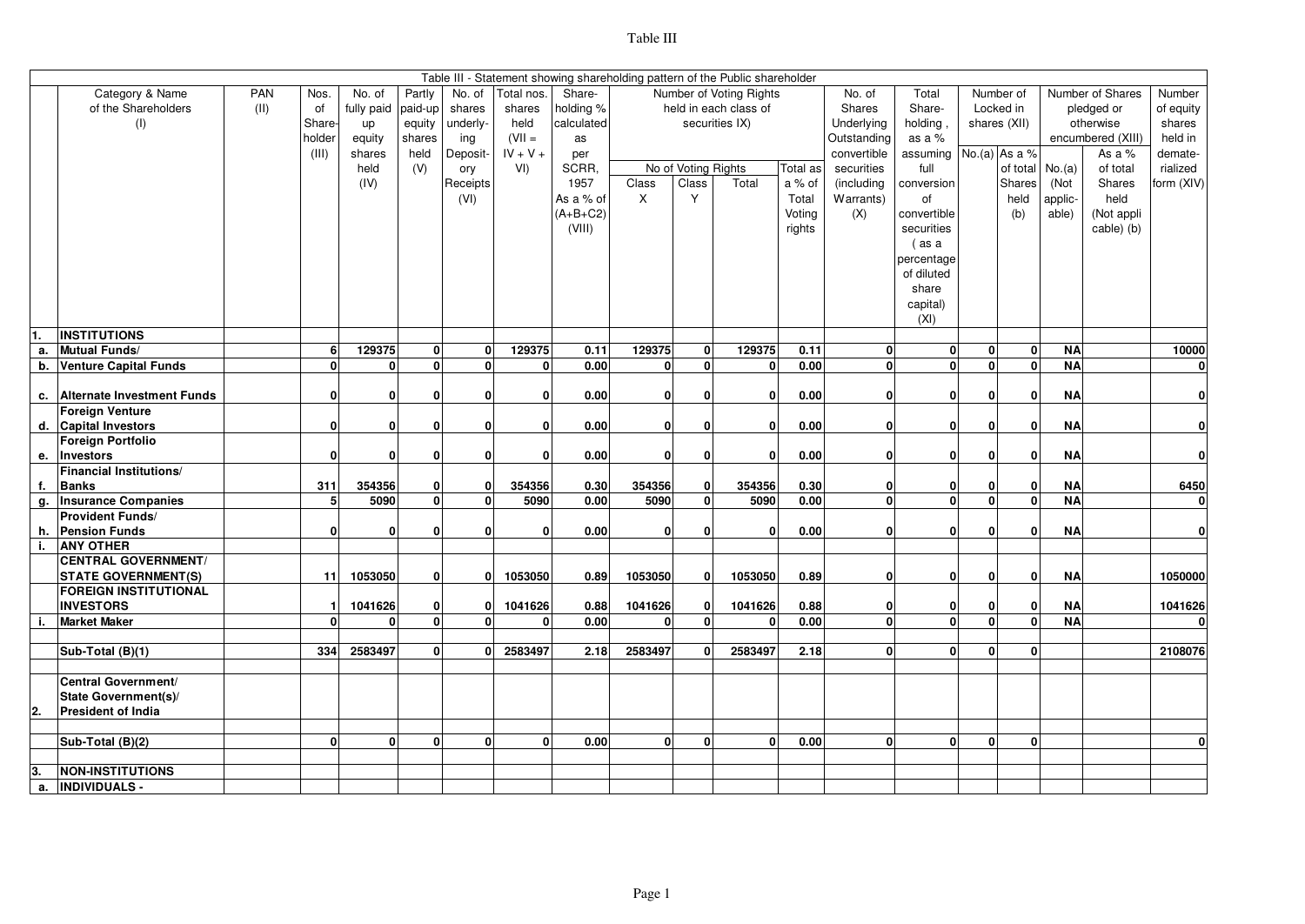## Table III

|    | Individual shareholders                    |                 |                                                                                                                          |              |    |            |       |              |          |          |       |              |              |              |           |          |
|----|--------------------------------------------|-----------------|--------------------------------------------------------------------------------------------------------------------------|--------------|----|------------|-------|--------------|----------|----------|-------|--------------|--------------|--------------|-----------|----------|
|    | holding nominal share                      |                 |                                                                                                                          |              |    |            |       |              |          |          |       |              |              |              |           |          |
|    | capital                                    |                 |                                                                                                                          |              |    |            |       |              |          |          |       |              |              |              |           |          |
|    | up to Rs. 2 lakhs.                         |                 | 55183 14973076                                                                                                           | $\mathbf{0}$ |    | 0 14973076 | 12.63 | 14973076     | $\Omega$ | 14973076 | 12.63 | 0            | 01           | $\mathbf{0}$ | <b>NA</b> | 10297400 |
|    | . Individual shareholders                  |                 |                                                                                                                          |              |    |            |       |              |          |          |       |              |              |              |           |          |
|    | holding nominal share                      |                 |                                                                                                                          |              |    |            |       |              |          |          |       |              |              |              |           |          |
|    | capital                                    |                 |                                                                                                                          |              |    |            |       |              |          |          |       |              |              |              |           |          |
|    | in excess of Rs. 2 lakhs.                  | 35 <sup>1</sup> | 2182810                                                                                                                  | $\mathbf{0}$ | ΩI | 2182810    | 1.84  | 2182810      |          | 2182810  | 1.84  | 01           | 0            | $\mathbf{0}$ | <b>NA</b> | 1602313  |
|    | <b>NBFCs registered</b>                    |                 |                                                                                                                          |              |    |            |       |              |          |          |       |              |              |              |           |          |
| b. | with RBI                                   | O               |                                                                                                                          | O            |    | o          | 0.00  | $\mathbf{0}$ |          | O        | 0.00  | 0            | 0            | 0            | <b>NA</b> |          |
| с. | <b>Employee Trusts</b>                     | $\Omega$        | U                                                                                                                        |              | n١ |            | 0.00  | $\Omega$     |          |          | 0.00  | $\mathbf{0}$ | $\Omega$     | $\mathbf{0}$ | <b>NA</b> | ŋ        |
|    | <b>Overseas Depositories</b>               |                 |                                                                                                                          |              |    |            |       |              |          |          |       |              |              |              |           |          |
|    | (holding DRs)                              |                 |                                                                                                                          |              |    |            |       |              |          |          |       |              |              |              |           |          |
| d. | (balancing figure)                         | O               | O                                                                                                                        | <sup>0</sup> | ΩI | O          | 0.00  | O            |          | O        | 0.00  | ŋ            | ŋ            | $\mathbf{0}$ | <b>NA</b> |          |
| е. | <b>JANY OTHER</b>                          |                 |                                                                                                                          |              |    |            |       |              |          |          |       |              |              |              |           |          |
|    | <b>BODIES CORPORATE</b>                    | 516             | 9074419                                                                                                                  | $\Omega$     | ΩI | 9074419    | 7.66  | 9074419      |          | 9074419  | 7.66  | $\mathbf{0}$ | $\mathbf{0}$ | $\mathbf{0}$ | <b>NA</b> | 8960954  |
|    | Names:                                     |                 |                                                                                                                          |              |    |            |       |              |          |          |       |              |              |              |           |          |
|    | RELIANCE CAPITAL LIMITED AAACR5054J        |                 | 5885000                                                                                                                  |              |    | 5885000    | 4.97  | 5885000      |          | 5885000  | 4.97  |              | O            | $\Omega$     | <b>NA</b> | 5885000  |
|    | <b>CLEARING MEMBERS</b>                    | 52              | 95080                                                                                                                    | $\Omega$     |    | 95080      | 0.08  | 95080        |          | 95080    | 0.08  | $\mathbf{0}$ | $\mathbf{0}$ | $\mathbf{0}$ | <b>NA</b> | 95080    |
|    | <b>FOREIGN NATIONALS</b>                   | $\overline{2}$  | 20                                                                                                                       | $\Omega$     | ΩI | 20         | 0.00  | 20           |          | 20       | 0.00  | $\Omega$     | $\Omega$     | $\mathbf{0}$ | <b>NA</b> | $\Omega$ |
|    | <b>HINDU UNDIVIDED</b>                     |                 |                                                                                                                          |              |    |            |       |              |          |          |       |              |              |              |           |          |
|    | <b>FAMILIES</b>                            | 515             | 479485                                                                                                                   | $\mathbf{0}$ | 0  | 479485     | 0.40  | 479485       |          | 479485   | 0.40  | 0            | 0            | $\mathbf{0}$ | <b>NA</b> | 479485   |
|    | <b>NON RESIDENT INDIANS</b>                | 230             | 234468                                                                                                                   | $\Omega$     |    | 234468     | 0.20  | 234468       |          | 234468   | 0.20  | $\mathbf{0}$ | $\mathbf{0}$ | $\mathbf{0}$ | <b>NA</b> | 228833   |
|    | <b>OTHERS</b>                              | 11              | 2150                                                                                                                     |              |    | 2150       | 0.00  | 2150         |          | 2150     | 0.00  | $\mathbf{0}$ | $\Omega$     | $\mathbf{0}$ | <b>NA</b> |          |
|    | <b>TRUSTS</b>                              | 5               | 4038                                                                                                                     |              | ΩI | 4038       | 0.00  | 4038         |          | 4038     | 0.00  | n١           | $\Omega$     | $\mathbf{0}$ | <b>NA</b> | 4038     |
|    |                                            |                 |                                                                                                                          |              |    |            |       |              |          |          |       |              |              |              |           |          |
|    | Sub-Total (B)(3)                           |                 | 56549 27045546                                                                                                           |              |    | 0 27045546 | 22.82 | 27045546     |          | 27045546 | 22.82 | $\Omega$     | $\Omega$     | $\mathbf{0}$ |           | 21668103 |
|    |                                            |                 |                                                                                                                          |              |    |            |       |              |          |          |       |              |              |              |           |          |
|    | <b>Total Public Shareholding</b>           |                 |                                                                                                                          |              |    |            |       |              |          |          |       |              |              |              |           |          |
|    | $(B)=(B)(1)+(B)(2)+(B)(3)$                 |                 | 56883 29629043                                                                                                           | $\Omega$     |    | 0 29629043 | 25.00 | 29629043     |          | 29629043 | 25.00 | ٥I           | 0            | $\mathbf{0}$ |           | 23776179 |
|    | Protection of the contracted discovered to |                 | the construction of the set of the state of the set of the construction of $\mathbf{A}$ the construction of $\mathbf{A}$ |              |    |            |       |              |          |          |       |              |              |              |           |          |

**Details of the shareholders acting as persons in Concert including their Shareholding (No. and %):** 

Details of Shares which remain unclaimed may be given hear along with details such as number of shareholders, outstanding shares held in demat/unclaimed suspense account, voting rights which are frozer